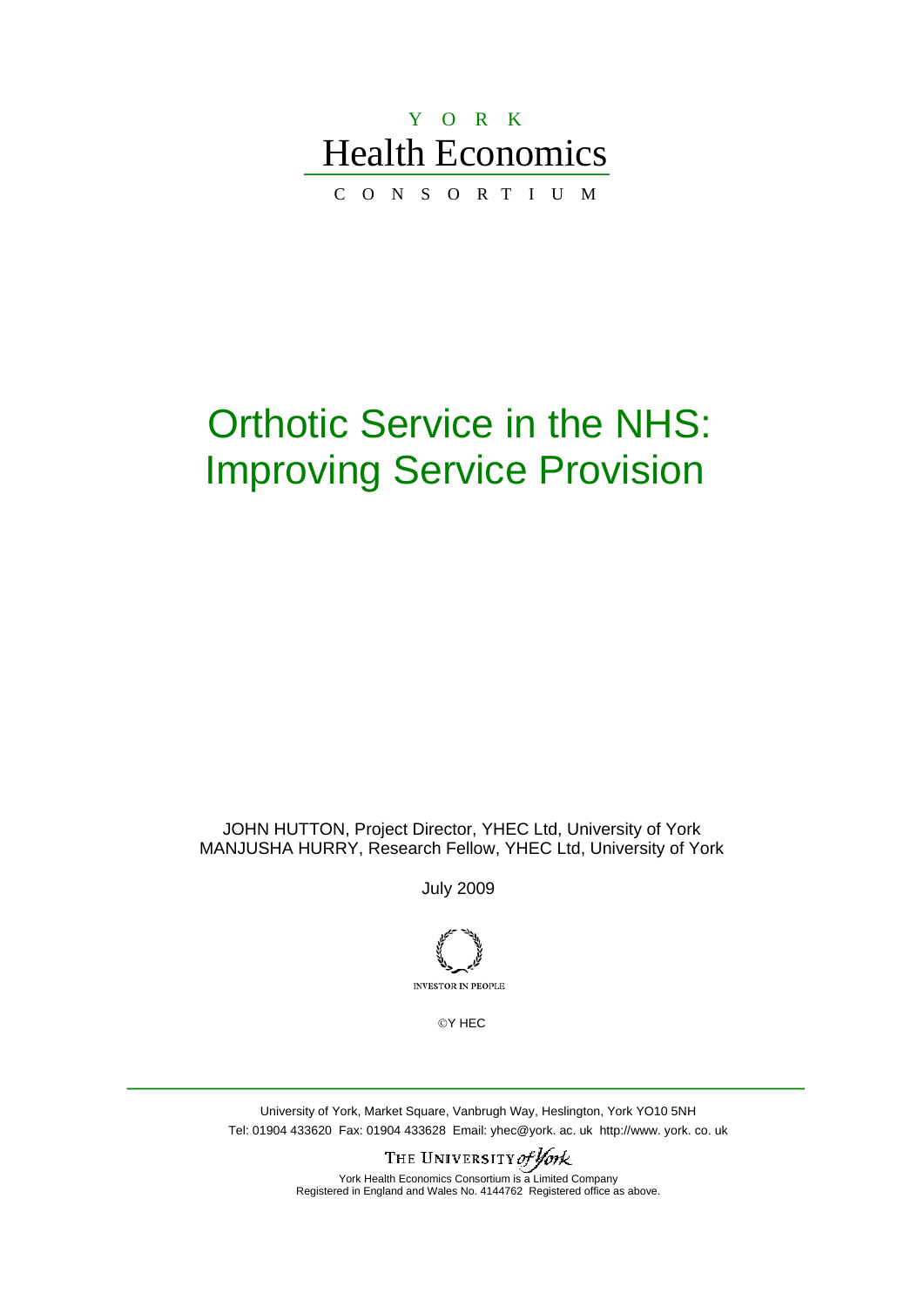# **Contents**

**Page No.** 

| <b>Executive Summary</b> |                                                       | 1               |
|--------------------------|-------------------------------------------------------|-----------------|
| Section 1:               | <b>Introduction</b>                                   | $\overline{2}$  |
|                          |                                                       |                 |
| <b>Section 2:</b>        | <b>Review of NHS policy landscape</b>                 | 3               |
| 2.1                      | The NHS Policy Landscape                              | 3               |
| 2.1.1                    | Policy Recommendations from Studies Retrieved:        | 3               |
| 2.1.2                    | <b>Clinical Practice and Guidelines</b>               | $\overline{4}$  |
| 2.1.3                    | <b>Discussion</b>                                     | 4               |
| 2.2                      | <b>Survey of Pathfinder Pilot Trusts</b>              | 6               |
| 2.2.1                    | Likely impact of Orthotics in clinical areas          | $\overline{7}$  |
| 2.2.2                    | Impact of Darzi review of Orthotics service provision | 9               |
| 2.2.3                    | <b>Case Studies</b>                                   | 9               |
|                          |                                                       |                 |
| <b>Section 3:</b>        | <b>Summary and Recommendations</b>                    | 10              |
| <b>Section 4:</b>        | <b>Appendices</b>                                     | 11              |
| 4.1.1                    | Case Study 1 - Acute Orthotic Intervention            | 11              |
| 4.1.2                    | Case Study 2 - Chronic Orthotic Intervention          | 12 <sub>2</sub> |
| 4.1.3                    | Case Study 3 - Direct GP Access Orthotic Pathway      | 14              |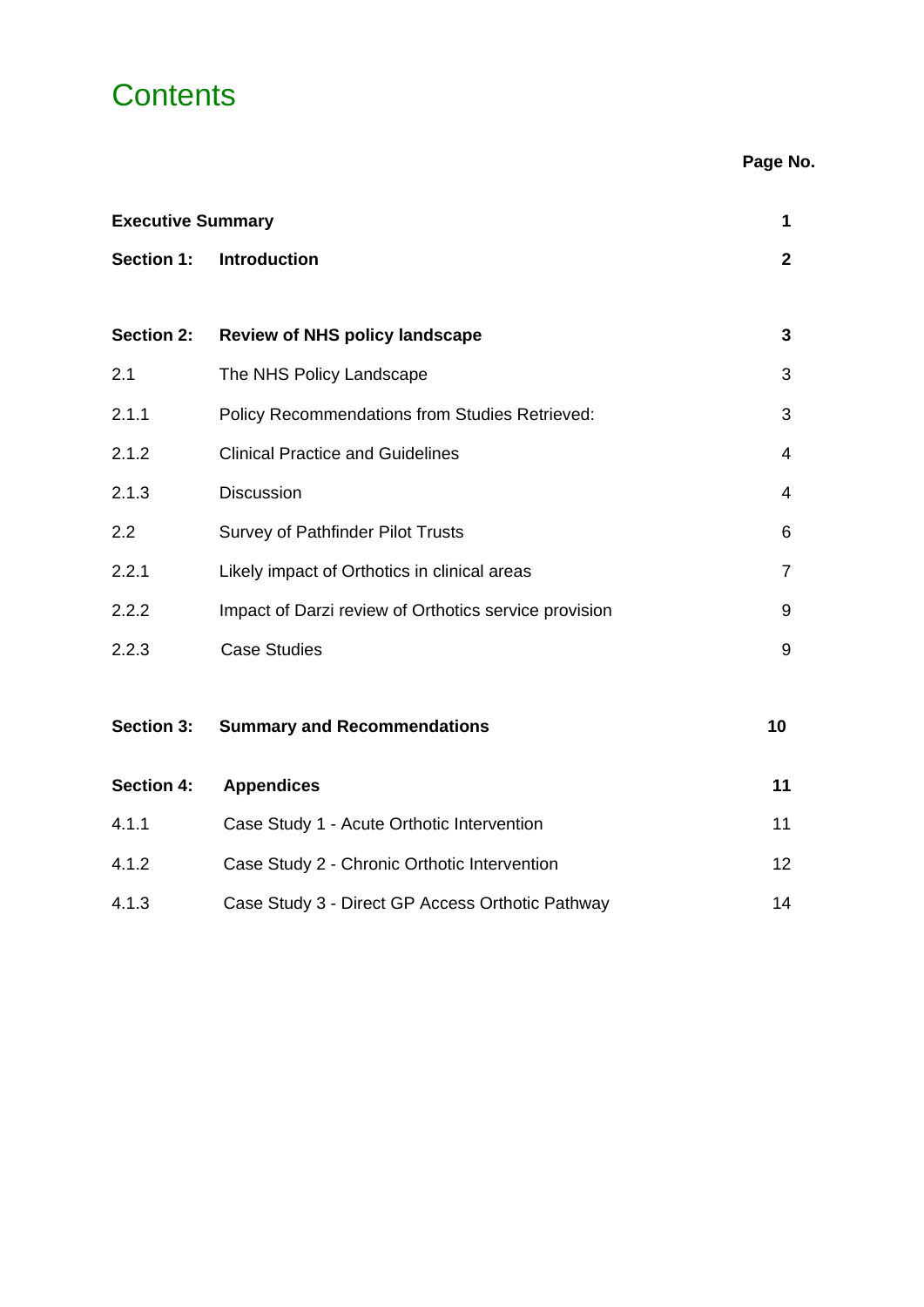# Executive Summary

Orthotic service provision has the potential to achieve significant health, quality of life and economic benefits for the NHS if a comprehensive, integrated service can be provided, throughout the patient pathway.

Current estimates of the number of users of orthotic services are in excess of 1.2 million patients and include diabetic, stroke, orthopaedic & neuromuscular conditions – in line with the Government's health priorities. Patients rely on their orthoses to enable them to continue to work and live independently.

In 2005, the expenditure on orthotic service provision was in the region of £85million. Demand on the service is increasing in line with both the ageing population and the complexity of the associated clinical conditions. There is currently no agreed mechanism for relating the changes in funding to the changes in demand.

Orthotic services have generally received a very low priority in the NHS, hidden in secondary healthcare. A series of reports has been published over the years highlighting the lack of funding and accountability as the service does not affect key performance targets.

This study assesses the service provision of orthotics in NHS trusts. The analysis draws on a review of the policy literature, and a survey of 6 trusts involved in the 2004 Pathfinder project which highlighted that for every £1 spent on orthotic services the NHS saves £4. With current expenditure on orthotic service provision estimated at £100 million this represents a saving of £400 million to the NHS.

Enhanced service levels which had been achieved at pilot sites were generally unsustainable due to inadequate funding. Hospitals were only able to implement many of the recommendations when specific funding from their PCTs was agreed. Furthermore, through increased awareness, the latent demand for the service was revealed.

Current procurement practice is too dependent upon a 'commodity product procurement' model. A locally commissioned service based on clinical outcome is required for improved patient care & real value to the NHS – in line with Darzi recommendations.

Early orthotic intervention improves lives and saves money.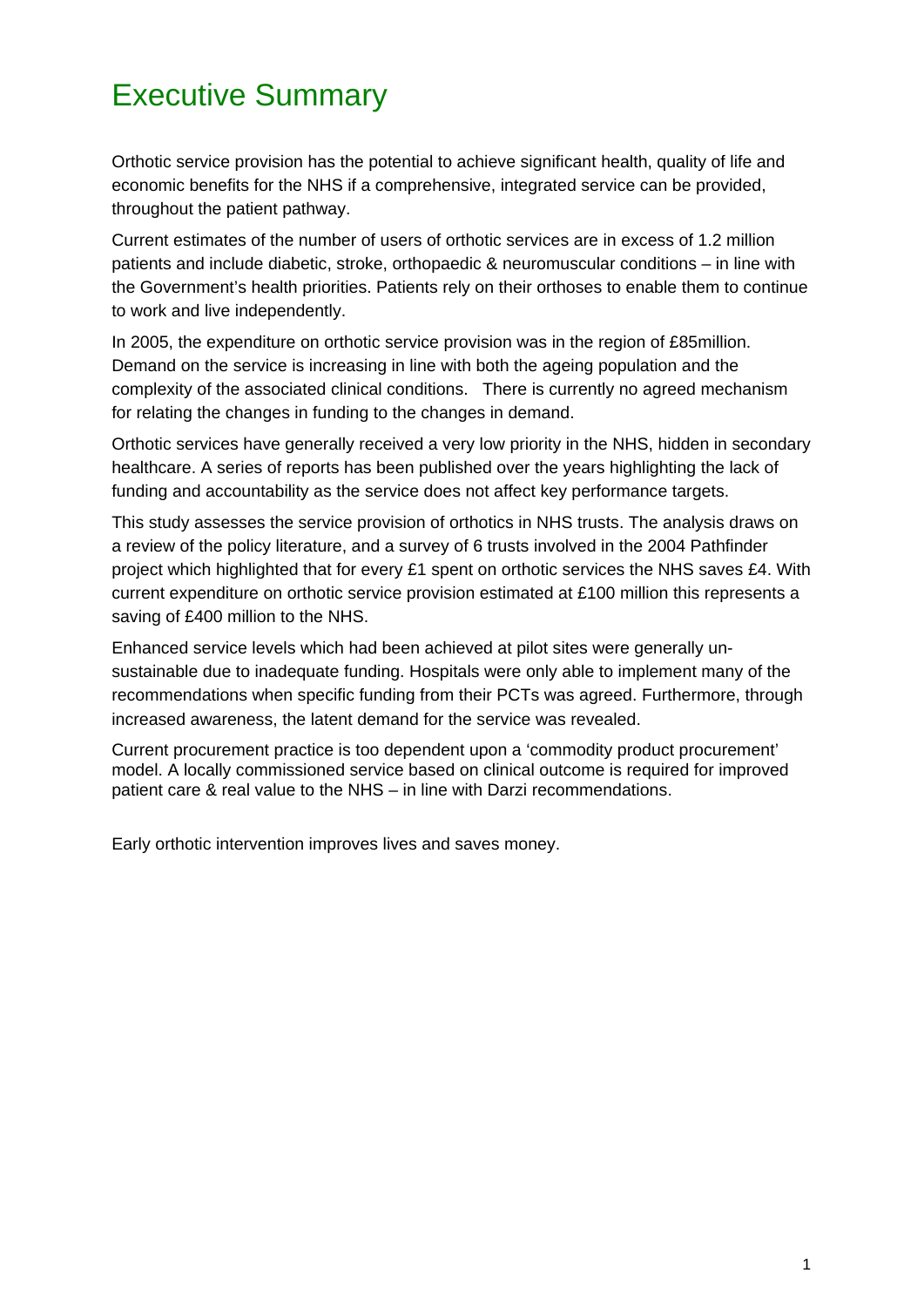# Section 1: Introduction

The provision of orthotic services<sup>1</sup> does not attract as much public attention as other clinical areas such as cardiovascular services and cancer care. Nevertheless, to individual patients the correct supply and fitting of orthotic devices can be a major factor in the management of their condition or the prevention of future problems. The technology of orthoses can appear deceptively simple, such as foot insoles or orthoses made for back problems but the selection and fitting of the most appropriate device requires detailed knowledge of the functioning of the musculo-skeletal system. Many orthotic devices have to be fitted specifically for the individual patient. Delivery of a service of this kind can only be carried out by those with a proper professional training in orthotics and a broad experience of the range of products available. Because of the close link between selection of the appropriate orthosis and a successful clinical outcome, the companies supplying orthotic devices have traditionally been more directly involved in patient service provision than is customary in other clinical areas.

Orthotists in the NHS work closely with several clinical specialties, including orthopaedics, diabetes care, stroke, rheumatology and elderly medicine but the service has never achieved a high profile within hospital trusts. This is partly because information on the extent and importance of orthotic services is not readily available. An estimated £220 million per annum is spent by the NHS on assistive technologies which include orthotics, audiology, community equipment, electronic assistive technology, telecare and prosthetics. The Foundation for Assistive Technology's recent report states that there are approximately 1,200,000 orthotic users in England. However, the number reported may only be used as a guide, as the report suggests that the total number of patients benefiting from such assistive technologies is unknown. This lack of accurate information does not reflect on the work of those in orthotic departments, who often have to cope with inadequate space and limited fixed budgets, irrespective of the number of patients that they treat. What it does suggest is that insufficient attention has been given to the service by NHS commissioners and managers at local, regional and national levels $2$ .

Current procurement policies in the NHS divide the supply of orthotic products from the provision of professional orthotic services. Targeting of these services for cost reduction is taking place without full appreciation of the benefits of an integrated overall service structure. This report summarizes the results of a review undertaken, with the assistance of the British Healthcare Trades Association (BHTA), to identify the best policies for orthotic service development and to provide supporting information and analysis in the communication of those policies. The following sections cover a review of recent policy initiatives and reports; the results of a survey of orthotics departments; illustrative case studies showing how orthotic services can deliver significant health benefits to patients and help to meet some of the DoH's main policy targets.

 1 An external device used to support or modify the structural and functional characteristics of weak or ineffective joints or muscles." Available at: Medlineplus.gov<br><sup>2</sup> Doun K. Assistive Technology Werkforee Dove

Down K, Assistive Technology Workforce Development. The Foundation for Assistive Technology. June 2007.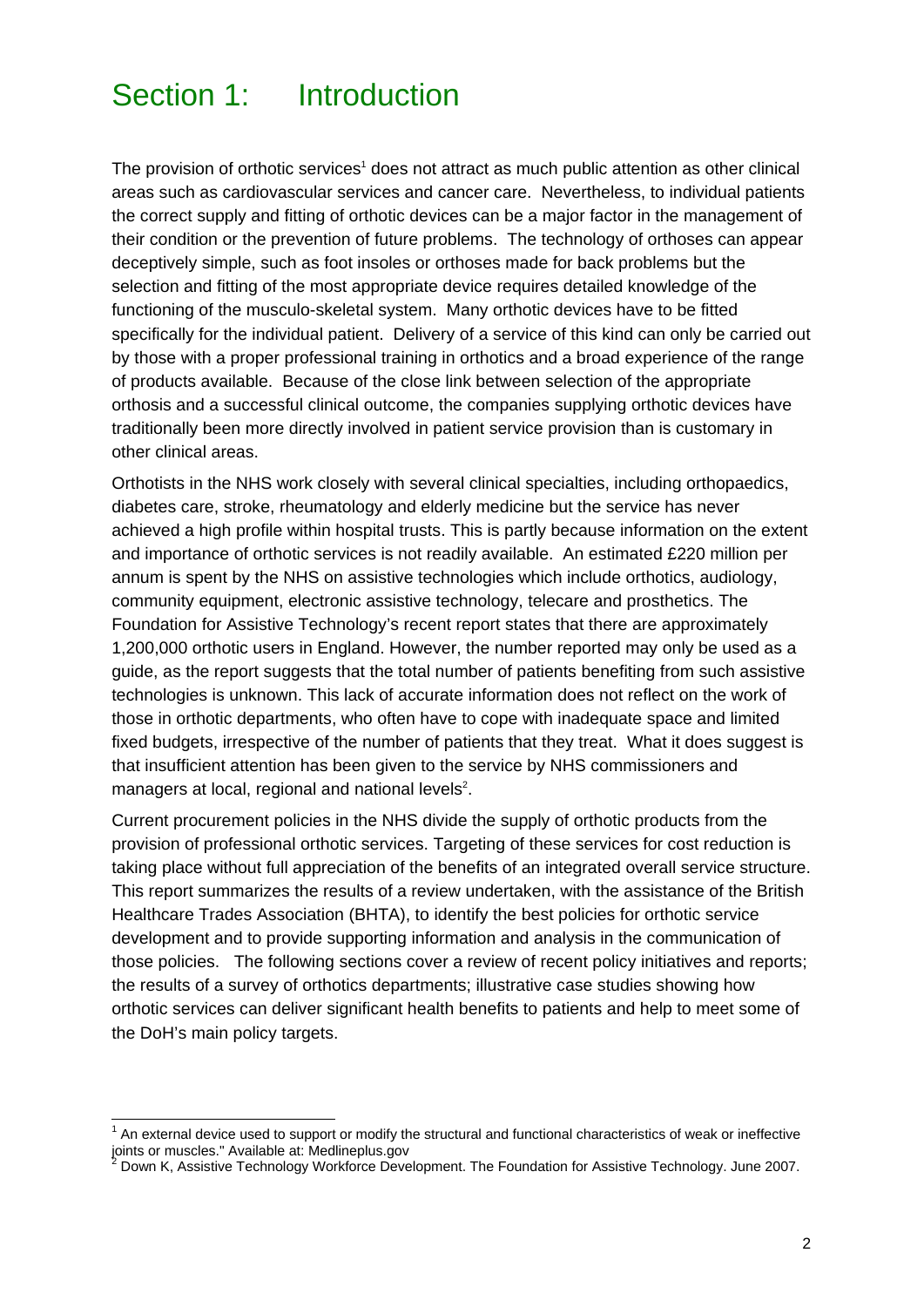# Section 2: Review of NHS Policy Landscape

## **2.1 The NHS Policy Landscape**

A review of the literature was carried out to identify and retrieve relevant publications on orthotic service policy, published since 2000. Eight studies were found on orthotic service provision in England and Scotland.

## **2.1.1 Policy Recommendations from Studies Retrieved:**

## **Audit Commission 2000, 2002, and 2004**

The Audit Commission provided guidance to primary care trusts (PCTs) in England on the commissioning of orthotic services as part of wider strategies to support independence, focusing on the older and disabled population. Recommendations included increased levels of service provision, better access to services, and collaboration among the multidisciplinary teams.

## **NHS PASA Orthotic Pathfinder 2004**

The Pathfinder project made 10 recommendations that were believed to be essential to modernising the delivery of NHS orthotic services:

- Improved clinic facilities with at least two clinic rooms:
- Improved administration and IT support;
- Adequate stock in the clinic;
- Support staff in the clinic acting as orthotic assistants;
- Triage of patients by an orthotist;
- Delegation of care by orthotists to other health professionals where appropriate;
- Universal review appointments in the orthotic clinic and report back to referring clinicians;
- Condition-specific direct GP access;
- Improved communication with clinicians and management;
- Restructured budgets to meet patient demand.

The impact of these recommendations was tested at a series of pilot sites with some success as long as project funds were available.

## **Scottish Orthotic Services Review 2005**

Before this report, orthotic services across Scotland had been described as fragmented, disorganised, uncoordinated and poorly managed. Weaknesses identified included the need for proper coordination of multidisciplinary teams and the participation of local stakeholder groups in the review and redesign of the local services. Similar recommendations to those in the Pathfinder Report and Audit Commission Guidance were made regarding service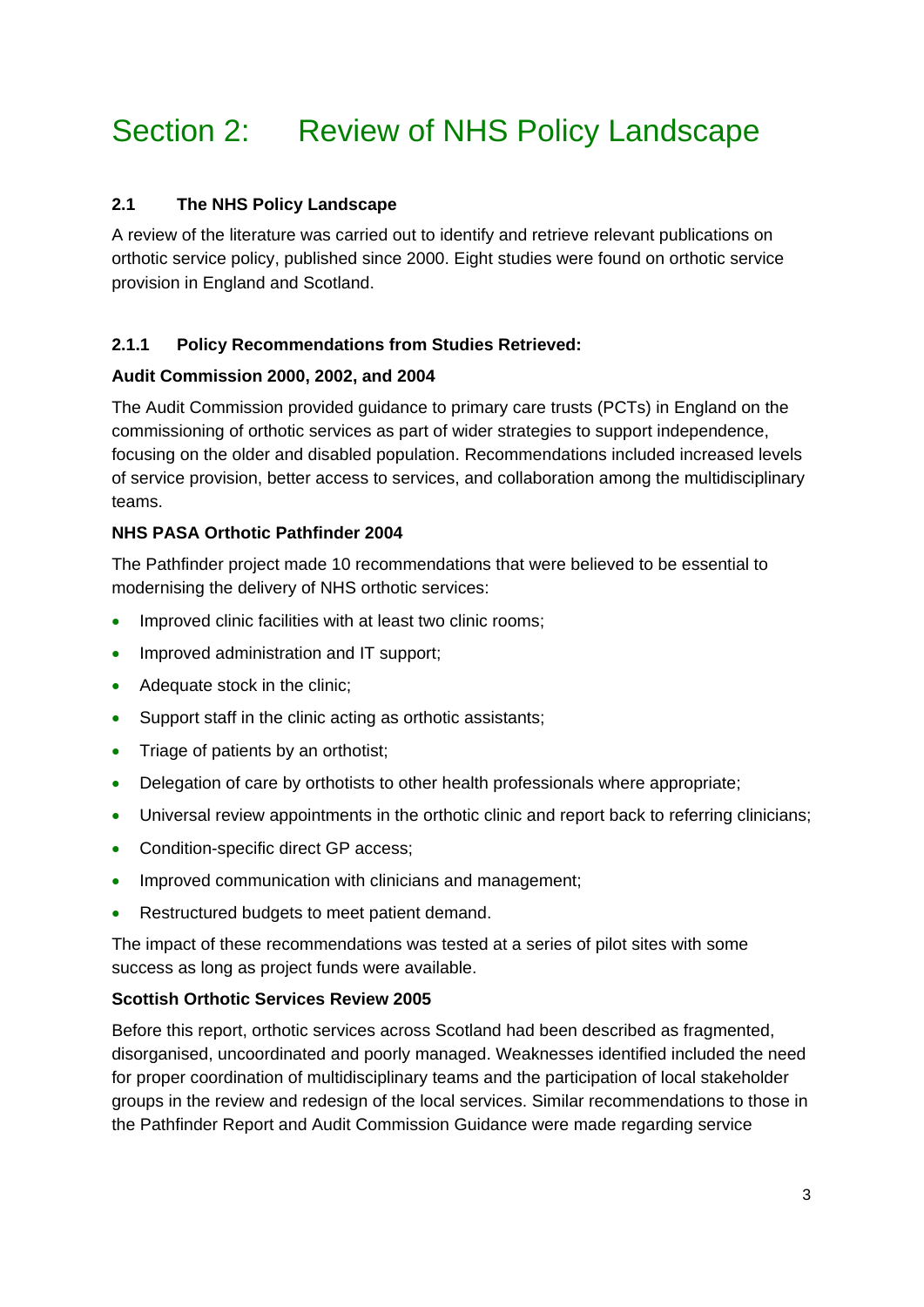provision, improved administration and communication among clinicians and managers and the need to include orthotic services in performance measurement indicators. The Scottish Executive Health Department, the National Centre for Training and Education in Prosthetics and Orthotics and NHS Education for Scotland were recommended to work with the British Association of Prosthetists and Orthotists to consider training and development pathways.

# **West Midlands Regional Orthotic Project. 2007**

This project was designed to develop orthotic services in one region of the English NHS, along the lines proposed in the Pathfinder report. The key recommendations were aimed at commissioners, orthotic service managers and contracted service providers in order to improve service delivery. The report also recommended collaboration between commissioners and senior management in providing trusts. Similarly, there was a need for more coordination between management levels within providing trusts, from the orthotic service manager upwards. Six key factors central to the achievement of change were identified:

- Clear service specifications;
- Valuing health care professionals:
- Companies acting responsibly;
- A clinical evidence base:
- Cost savings from appropriate provision to fund further developments;
- Whole system change to gain maximum benefit from orthotic services.

# **2.1.2 Clinical Practice and Guidelines**

# **North East Orthotic Consortium Good Practice Document, 2004**

This practice guideline provided detailed recommendations on service delivery and organisation, including the specification of orthoses and the timeline for their delivery.

# **NHS QIS: The Road to Recovery, 2007**

In June 2005, the NHS Quality Improvement Scotland Practice Development Unit set up a process of engaging with Allied Health Professionals (AHPs), including orthotists, to identify clinical improvement priorities within specific topic areas, with stroke being one of the key topics. Further recommendations regarding multidisciplinary work, referral and assessment, communication and follow-up of the service were provided.

# **2.1.3 Discussion**

There has been no shortage of reviews of orthotic service provision in the NHS. Projects initiated by the National Audit Office since 2000 have assessed the service and its commissioning practice, while a recent initiative has been commissioned by the Local Specialist Commissioning Groups in West Midlands, aimed at improving care for West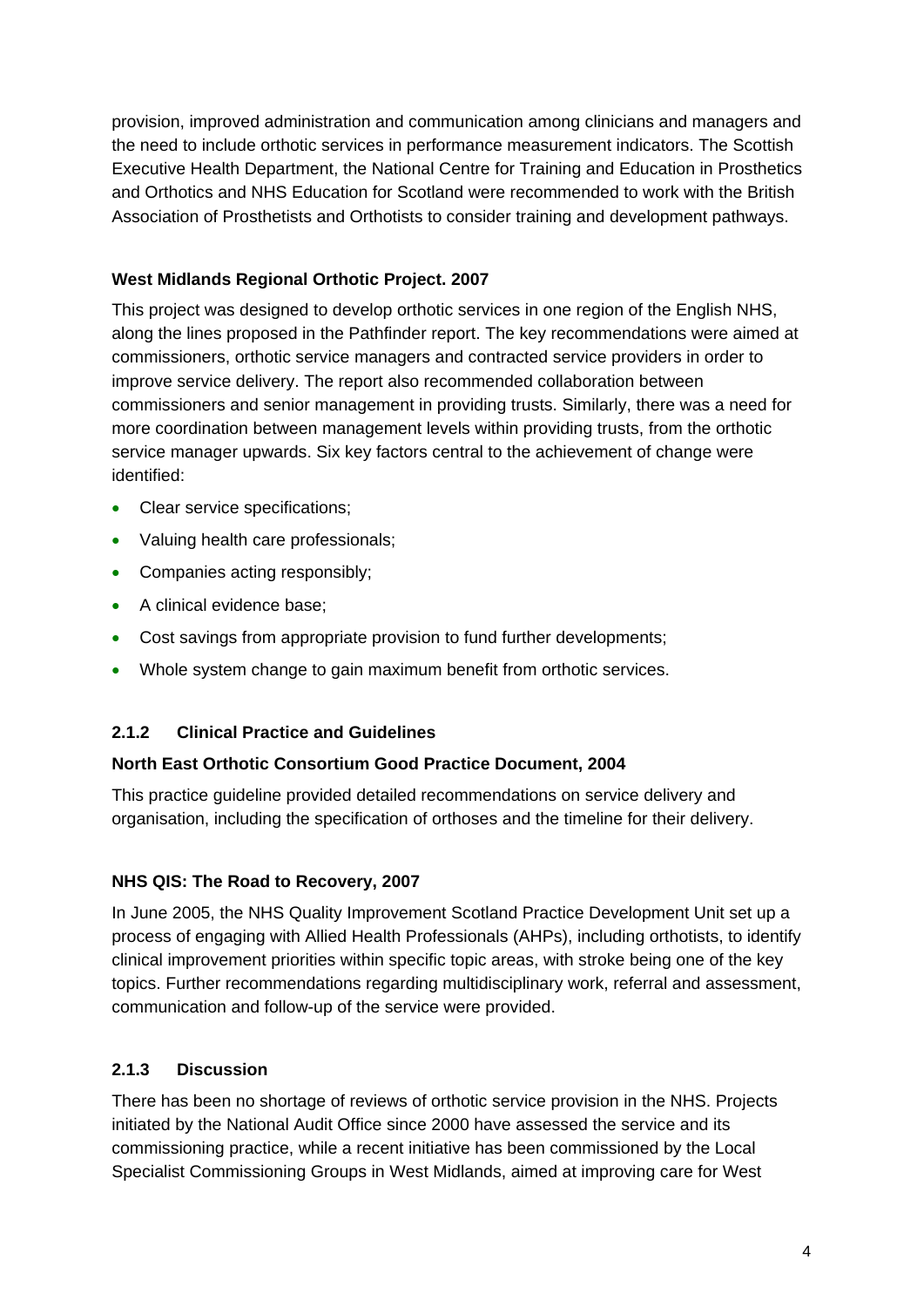Midland Rehabilitation Centre patients with Orthotics needs. In 2004 the NHS Purchasing and Supply Authority (PASA) commissioned a study into ways of enhancing and developing orthotics services in the NHS. The output of that study, known as the "Pathfinder Report"<sup>3</sup>, demonstrated a clear and attainable opportunity, not only for patients, but also for the NHS and social care services to achieve significant benefits if the use of orthotic care was appropriately implemented. A recently published report on the West Midlands Project (WMP) draws similar conclusions to the Pathfinder project although with more emphasis on generating stronger evidence base of the use of orthotics.

Most of the documents reviewed support the provision of better resourced and more integrated orthotics services. They also show how such services can assist in the achievement of major policy objectives of the NHS, including reducing referral to treatment times; developing stroke care services; facilitating choice for people with long term conditions; and providing seamless health care with service provision by those best placed to meet patient needs. Orthotic services can play an important role in meeting the NHS objective of keeping people mobile and independent and therefore reducing the need for acute treatment or social care services. In spite of the agreement on the potential of orthotic services, a clear strategy to develop the services to achieve these benefits has not been forthcoming.

The WMP drew on the experience of 28 centres and made use of the published literature on orthotics. The report stresses the need for structural changes focusing on appropriate commissioning of the service followed by lower level re-organisation of responsibilities between senior trust managers and orthotic managers. Improved communications between clinicians and orthotists would benefit patients and improve provision of the service. The West Midlands report highlighted the need to implement changes at all organisational levels so as to accrue the benefits of improving the service at each stage of the patient pathway:

- Changes within the orthotic clinic which would allow improved efficiency;
- Changes outside the clinic such as introducing direct referrals from GPs for an agreed set of conditions;
- Changes outside the acute trust, such as relocating elements of the service to primary care;
- Appropriate commissioning of services for clear service specification
- Better contract management to avoid poor service delivery.

If orthotists are equipped with the right tools, the service is likely to achieve cost savings from prescription of the right orthosis. Economic and health benefits could be generated from more appropriate referrals to the orthotic service.

A six month review post-Pathfinder suggested that the structural, organisational and budgeting pressures present prior to the project had re-appeared once the project funds were used up, halting much of the improvement made<sup>3</sup>. Three years on, stakeholders participating in the West Midlands project reported similar problems mentioned at the time of

 3 Boxer P and Flynn T. July 2004. Orthotic Pathfinder: A patient focused strategy and proven implementation plan to improve and expand access to orthotic care services and transform the quality of care delivered.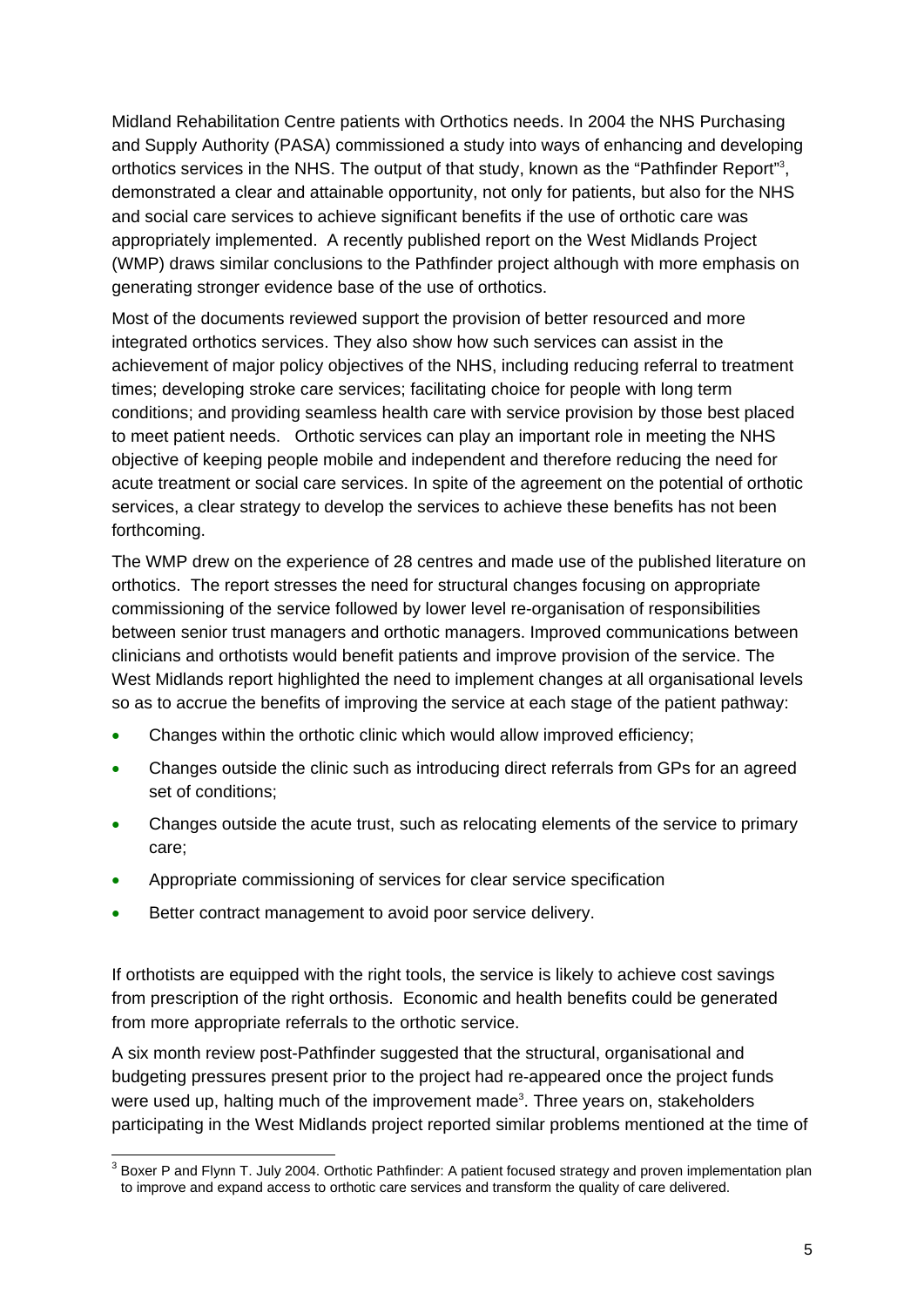the Pathfinder study i.e. lack of awareness about the benefits of orthotic intervention; long referral pathways, long waiting times and financial issues. The budgetary changes advocated by the WMP $4$  are similar to those proposed by Boxer and Flynn.

# **2.2 Survey Of Pathfinder Pilot Trusts**

In order to confirm the view that little progress had been made since 2000 in capitalising on the many reports on orthotic services, we conducted a survey of trusts involved in the Pathfinder pilot studies. A questionnaire was designed focusing on key recommendations in the report to determine how many of the improvements facilitated by the Pathfinder pilot had been maintained.

Out of six trusts contacted, five responded to the questionnaire and were followed up with a series of interviews, face-to-face or by telephone, to give a better understanding of the situation. Figure 2.1 summarises the results obtained in terms of maintenance of Pathfinder pilot changes. A first striking response from three hospitals was that the service level achieved during the pilot was no longer sustainable owing to lack of required funding. Furthermore it was pointed out that any benefits from the pilot, in terms of cost savings resulting from fewer referrals to other departments, did not generate an increase in funding to the orthotic service.



Hospital A Hospital B Hospital C Hospital D Hospital E **Trusts surveyed**

**Figure 2.1: Survey results: Maintenance of Pathfinder recommended changes Responses from hospitals**

*Shaded area: Total number of recommendations in place at 5 of the trusts surveyed; e.g. hospital A reports that 8 out of 10 recommendations made by the Pathfinder project are currently in place, while 2 recommendations have not been maintained.*

1

 $\overline{0}$ 

<sup>&</sup>lt;sup>4</sup>Gillies J. West Midlands Regional Orthotics Project. November 2007. URL: http://www.southbirminghampct.nhs.uk/\_services/rehab/documents/LSCGreport.doc. (Accessed October 2008)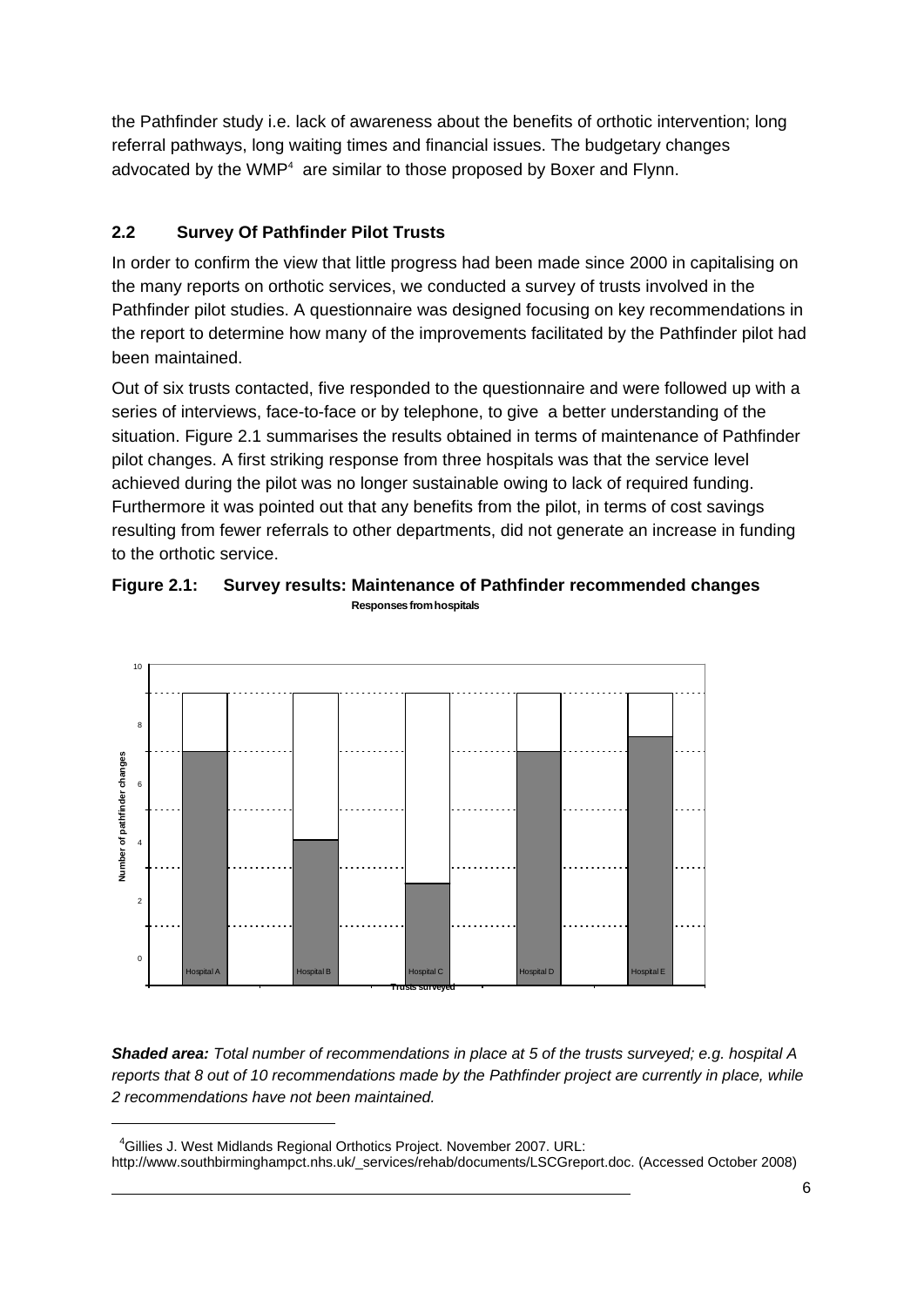Even though Hospital A and E managed to secure appropriate funding to implement the changes to the service, increased awareness had led to an increase in demand which simply resulted in longer waiting lists. There were no incentives to their trusts to reduce the waiting time for orthotics, as patients referred to the orthotic clinic have already been seen by a clinician and their treatment is deemed to have started. This means that they are not in breach of the Department of Health target of a maximum of 18 weeks from referral to treatment. Currently both hospitals are in negotiation with their respective PCTs to increase funding. This finding draws attention to one of the WMP recommendations, i.e the need for appropriate commissioning of the service. If episodes of orthotic care were defined, independently of other clinical specialisms, the need to reduce waiting times would be more clearly on the management agenda. If these episodes of orthotic care attracted a specific tariff payment under the payment by results system, then resources could be channelled into the service as demand increased.

# **2.2.1 Likely impact of Orthotics in clinical areas**

Orthotic services cover a wide range of clinical areas where it is likely to provide health benefits, some of which are listed below as reported by the trusts:

- Orthopaedics pre & post operative joint support
- Rheumatoid arthritis and osteoarthritis pain relief from custom bracing and footwear
- Stroke improving independence
- Elderly medicine improving mobility
- Diabetes reducing ulceration rates
- Sports injuries joint rehabilitation
- Cerebral palsy contracture prevention
- Polio limb dysfunction improve independence & mobility
- Trauma post op bracing
- Vascular complications pressure relief
- Other muscular-skeletal complications such as knee instability, broken back or neck, ankle replacements – support & pain relief during rehabilitation
- Foot deformities such as forefoot varus, hyper mobile feet, metatarsalgia and drop foot biomechanical alignment for pain relief and prevention of deterioration of associated joints

Several of these areas especially, cardiovascular disease, diabetes and elderly medicine require significant long term care and hence consume a significant amount of the NHS budget. With increasing obesity levels and the ageing population, clinical areas such as diabetes, stroke and elderly medicine are of concern for health policy.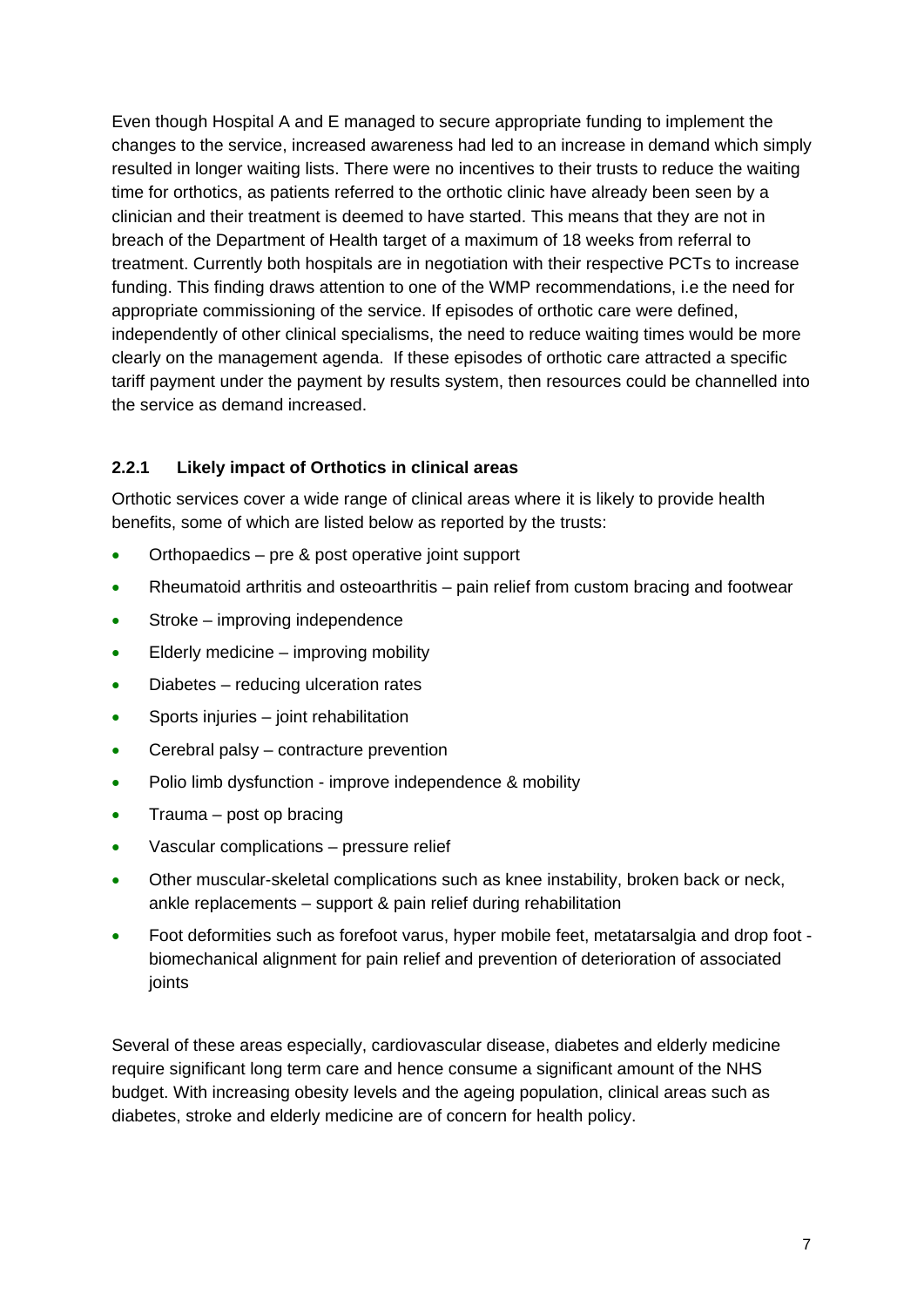The increase in the elderly population in the UK appears to be gradual as compared to other European countries. Nonetheless, with increasing life expectancy, it is projected that the percentage of those aged 65 and over will be 23.2% by 2031, increasing from 13.2% in 1971<sup>5</sup> which will affect services provided in the NHS.

In 2000, it was estimated that people aged 65 and over use almost two thirds of general and acute hospital beds<sup>6</sup>, accounting for nearly 40% of the NHS budget in 1998/99, while social services spent 50% of its budget on that age group.

Extrapolating to 2009 without adjusting for further increases in the elderly population, this would suggest the NHS now spends nearly £35 billion of its budget on elderly care.

• Another cause for concern is the continuing rise in obesity in the UK. Projections for England estimate that 36% of males and 28% of females are likely to be obese by 2015.

Furthermore, this percentage is expected to increase to 47% and 35% for males and females respectively by 2025. In addition, by 2021, the proportion of overweight adult men will be equal to the proportion of obese men, i.e. approximately 43%<sup>7</sup>.

The risk of developing several chronic diseases increases substantially with the increase in obesity., For instance, the risk of developing type 2 diabetes increases by 20 to 80 times, while coronary heart disease also increases not only as the weight increases, but also with the incidence of diabetes by 2 to 3 times<sup>7</sup>.

McPherson K and colleagues estimated that the future annual health service costs of diabetes, coronary heart disease and stroke with increase in BMI from 2007 – 2050 can reach up to £3.50bn, £6.10bn and £5.50bn respectively<sup>7</sup>.

Appropriate management of patients with diabetes, cardiovascular complications or arthritis problems can delay the need for more expensive and complex treatment and the need for social care as well as improving mobility and independence. Following one of the recommendations of the West Midlands project, expanding the evidence base in these areas is likely to demonstrate the health benefits of using the service which would be accrued with adequate funding.

 5 Tomassini C. Demographic data needs for an ageing population. Population and Demography Division. Office for National Statistics. Dec 2004. URL:

http://www.statistics.gov.uk/CCI/article.asp?ID=1321&Pos=&ColRank=1&Rank=224. (Accessed October 2008).  $6$  Department of Health. The NHS Plan. The Government's response to the Royal Commission on long term care. July 2000. URL:

http://www.dh.gov.uk/dr\_consum\_dh/groups/dh\_digitalassets/@dh/@en/documents/digitalasset/dh\_4 082154.pdf. Accessed October 2008.

McPherson K, Marsh T and Brown M. Tackling obesity: Future choices – Modelling future trends in obesity & their impact on health. 2nd Edition. Government Office of Science. URL: http://www.foresight.gov.uk/obesity/14.pdf. (Accessed October 2008).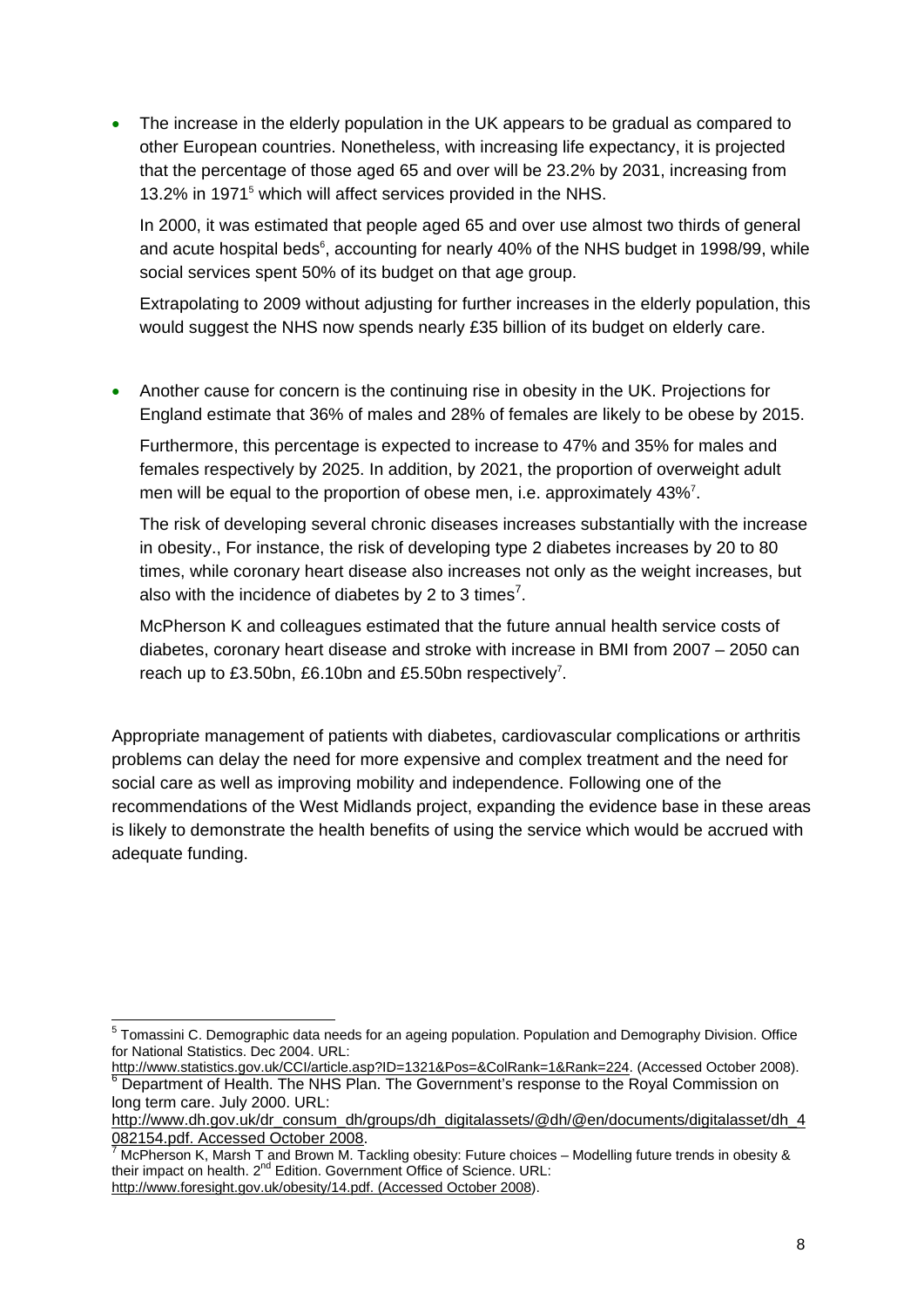## **2.2.2 Impact of Darzi review of Orthotics service provision**

The recently published NHS review by Lord Darzi stressed the need for improved quality of services and increased patient choice; the need to generate an evidence base for best practice and to monitor health outcomes. Four aspects of the review can be related directly to orthotic services:

- Personalising services focusing on patient's needs;
- Measures of safety and clinical outcomes with systematic measurement of quality of care;
- Patient access to clinically and cost-effective interventions;
- Developing best practice tariffs focused on areas for improvements.

It is encouraging for the service to note that the review recognises the need to provide personalised care for patients with chronic diseases, as the provision of orthotics in the NHS focuses on provision of bespoke service to its patients. As described earlier, the use of orthotic services can reduce the burden of several chronic diseases which have significant impact on the NHS budget. The need to further gather evidence based on clinical outcomes will only strengthen the case of increased patient benefits. Demonstrating significant patient benefit as well as cost-effectiveness of interventions is likely to improve the case for appropriate commissioning of the service. With the growing influence of regulatory bodies such as the National Institute for Health and Clinical Excellence (NICE), the need to adopt cost effective technologies is increasingly recognised among Trusts in England and Wales. Furthermore, the Darzi review encourages the need to develop tariffs for areas requiring improvements. The implementation of health-related group (HRG) codes for orthotics would focus attention on the activity of the service and funding for the service would be clearly defined.

# **2.2.3 Case Studies**

Included in Appendix 1 are 3 case studies highlighting the positive impact that orthotic provision has on the quality of patients lives and on the health economy.

The studies are examples of primary, acute and long term conditions. The orthotic service has a dramatic impact on patients' lives

*"I know the complications diabetic patients can have with their feet. Since I have been wearing diabetic footwear I have the confidence to be more active. I do a lot of walking and have lost a considerable amount of weight (4 stones). Generally my health has improved"*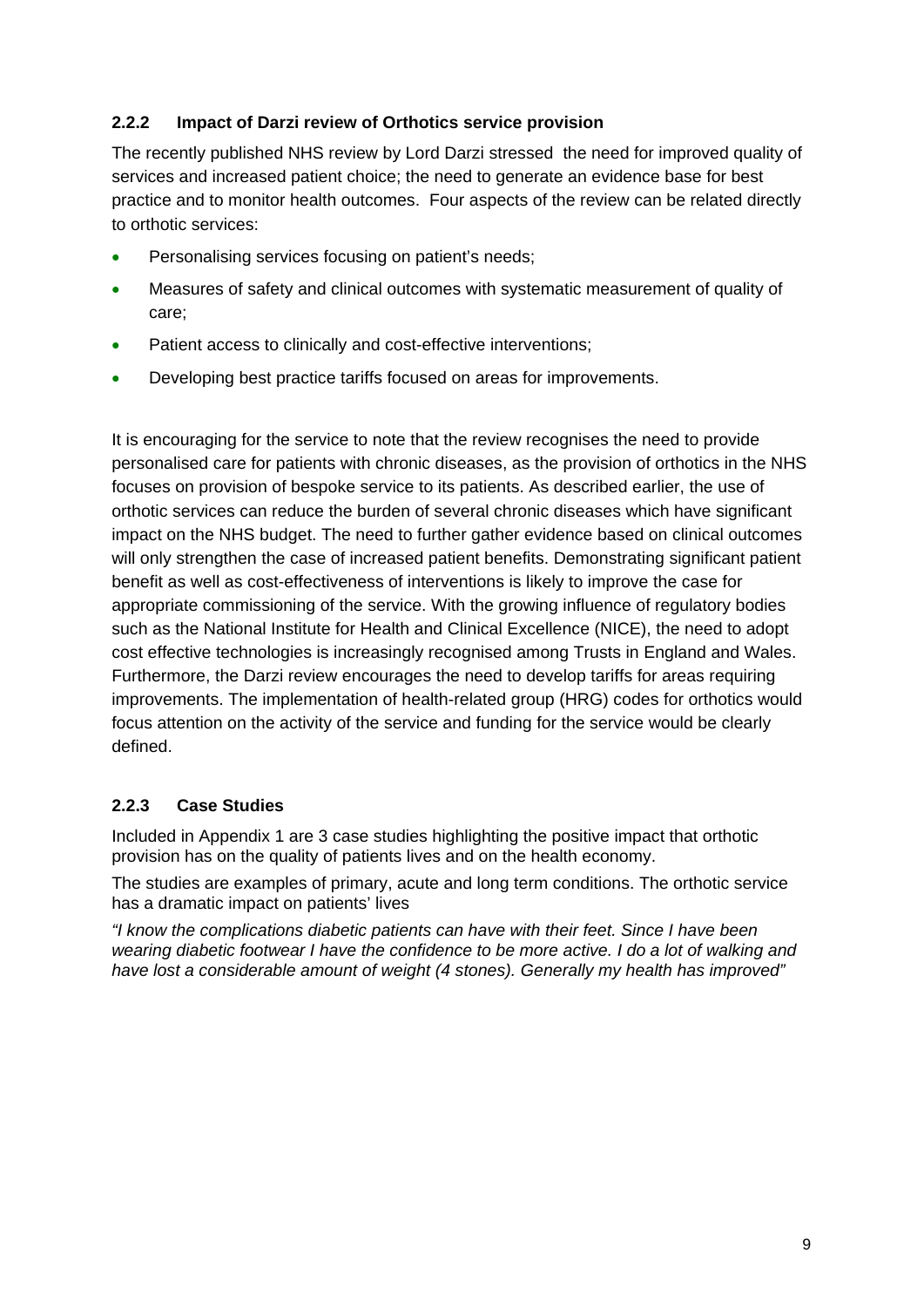# Section 3: Summary and Recommendations

Both the Pathfinder project and the West Midlands project draw similar conclusions by firstly recognising the value of an integrated service with the level of care determined by professional orthotists. Secondly, they both agree that for the benefits of the service to be accrued, whole system changes must be implemented, specifically structural budgetary changes. The West Midlands project advocates clear service specifications from service commissioners based on agreed pathways of care designed by professional staff. In addition, the need for clinical evidence base to demonstrate the benefits of the service would be a driver for increased investment in the service.

This project investigated the provision of the service by reviewing the NHS policy landscape and surveying the impact of recent policy documents. Several studies have documented the weaknesses in current orthotic service organisation, yet no major initiative has been undertaken within the NHS to improve the situation.

Companies supplying orthoses to the NHS have traditionally been involved in the provision of qualified staff (orthotists) to provide the service within NHS hospitals. They are involved in the provision of training for orthotists regarding the prescription & fitting of specific products and this gives them unrivalled knowledge of the service which should not be overlooked in the search for short term cost savings from service tendering exercises. Patients and professionals benefit from the availability of a full range of products, especially when care is very specific to the individual.

We would propose a series of recommendations:-

- A new model of service that recognises that orthotic products are not commodities but individually prescribed solutions tailored to patient needs.
- Prescribers referring into orthotic services should request a treatment objective and expected treatment outcome.
- The profile of orthotics should be raised with commissioners, local and national management.
- Commissioning for orthotic services should be overseen by a national body with a clear understanding of the service.
- Patients should be allowed real choice in where they access the service.
- Funding should follow the patient
- Services should be measured on outputs/outcomes rather than inputs

Orthotics provision has the potential to achieve significant health, quality of life and economic benefits for the NHS if a comprehensive, integrated service can be provided, throughout the patient pathway. Service planning and contracting arrangements which emphasise the delivery of an integrated and comprehensive orthotic service are more likely to achieve the benefits to the NHS identified in the many reports.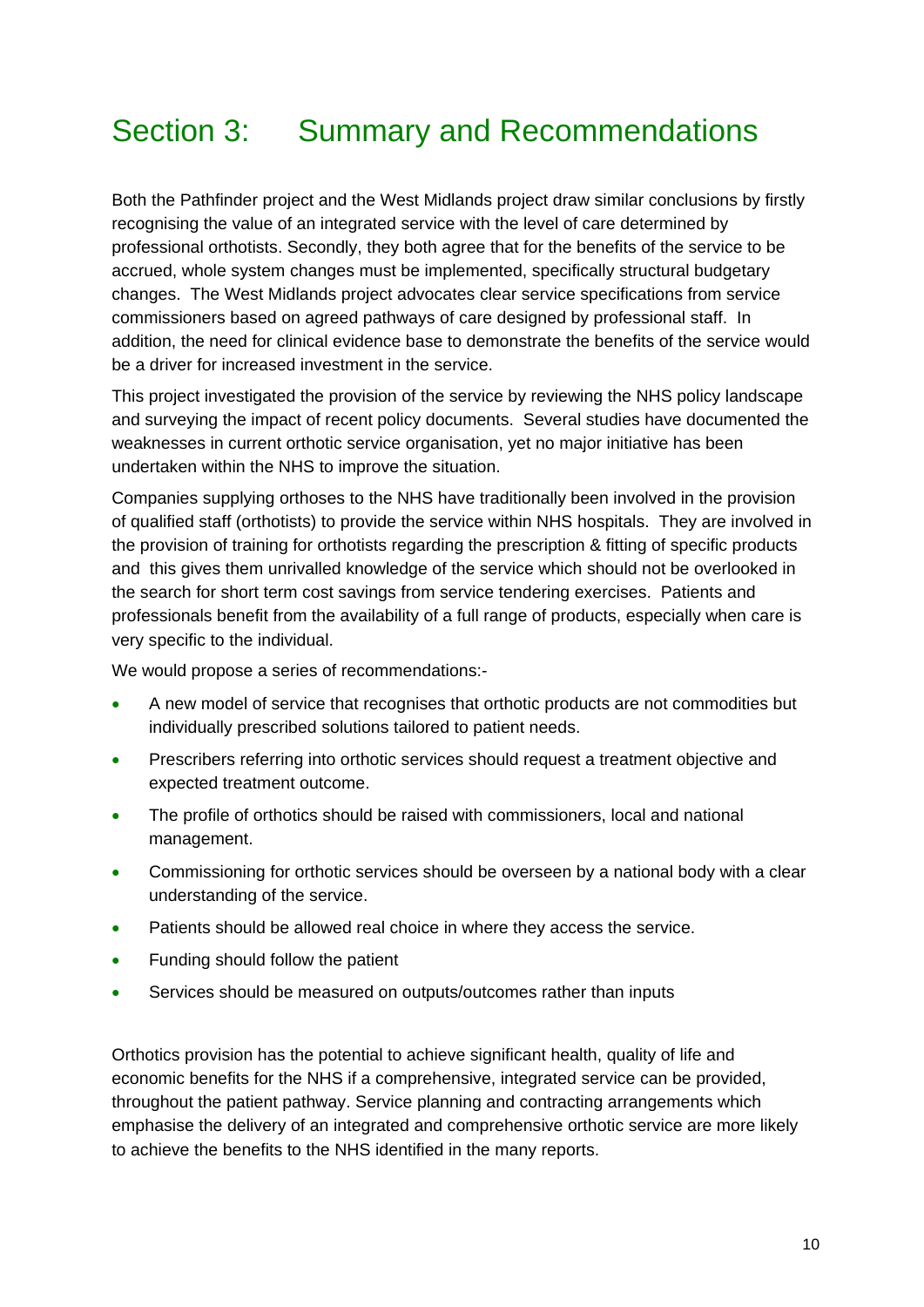# Section 4: Appendices

## **4.1 Case Studies**

The case studies presented below indicate the scale of the potential benefits to patients, the NHS and society in general from the appropriate use of orthotic care. Because the importance of orthotic services has not been fully appreciated few robust trials have been commissioned in the area. Better evidence is now emerging from cohort studies and service audits which will help to establish the general benefits of orthotics beyond individual cases.

### **4.1.1 Case Study 1 - Acute Orthotic Intervention**

#### **Orthotic Intervention for Ruptured Tendo - Achilles**

To date there are many published articles regarding the benefits of surgical repair of a ruptured achilles tendon versus conservative treatment i.e. treatment in plaster casts or an orthosis.

Figures have been published that as many as 28.8% re-ruptured in the conservatively managed group compared with 1.7% in the surgically managed group (Moller et al Journal of Sports Injury Medicine 2002). More realistically the University of Sweden reported that conservatively treated re-rupture rates were between 10 – 15 % and surgically repaired were between  $5 - 8$  % (Wallace R.G. Journal of Bone and Joint Surgery 2004).

This kind of data suggests that there was no structured protocol, treatment plan or orthosis specifically designed plan for this type of injury. Therefore it is not surprising that surgeons would offer patients a surgical repair rather than treat conservatively.

In 2002 the a Cast Replacement Orthosis was introduced for trial into a District General Hospital. This orthosis is designed for the treatment of injuries of the lower leg and foot. It incorporates a self-adapting vacuum cushion (bean bag) in conjunction with a rigid shell which provides cast-like stabilisation. The use of adapters allows for different settings of fixation or range-of-motion. The device is specifically designed for the aftercare of both conservatively and surgically repaired ruptured achilles tendons..

To date the Orthotic Department has treated over 190 patients with the Cast Replacement Orthosis and have long term outcomes data on 131 of those patients. Previous to the introduction of the Cast Replacement Orthosis, all of these patients would have been considered for surgery. The majority would have undergone surgery of prolonged treatment using Plaster of Paris.

Of the 131 who have completed their treatment, 90 were treated orthotically and 41 surgically. The decision on the treatment pathway was made by the Orthopaedic Consultant. The patients were followed up for a period of 12 months following rupture.

# Results

| $N = 131$             |    | Re-rupture rate |  |
|-----------------------|----|-----------------|--|
| Conservative          | 90 | 3%              |  |
| <sup>I</sup> Surgical | 41 | 3%              |  |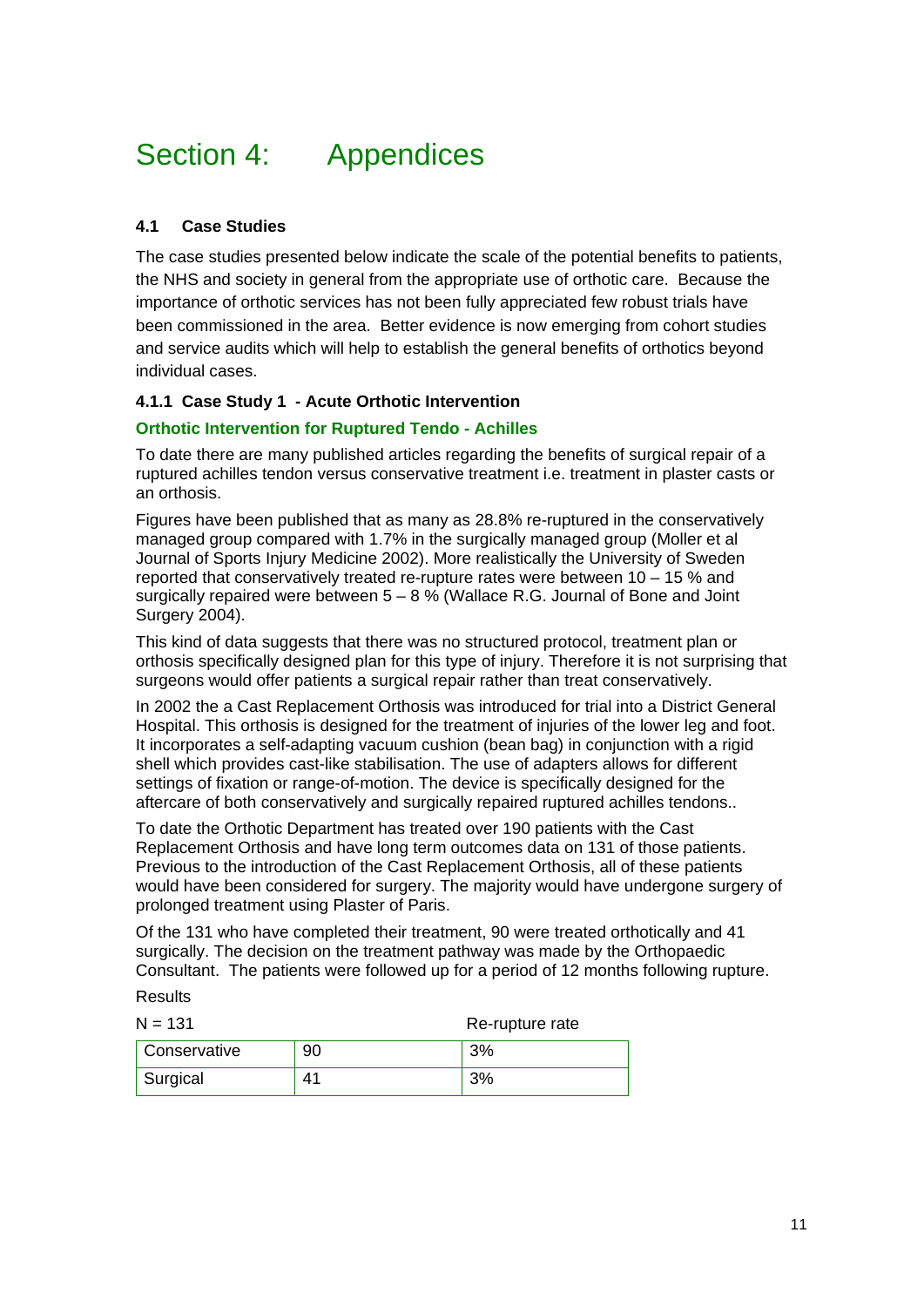| Cost of treatment |        | Follow-up        | Total  |
|-------------------|--------|------------------|--------|
| Conservatively    | £165   | $6 - 8$ @ £15.00 | £270   |
| Surgically        | £1,970 | 3 @ £75.00       | £2,195 |

Conservative treatment costs are calculated as the cost of the orthosis and 45 mins fitting time at a notional £60 per hour and follow up appoints (15 mins) at £60 per hour.

#### **Costing**

The outcome shows, with a structured orthotic protocol (including follow up appointments) the re-rupture rates reduced to 3% and whether the patient is treated conservatively or surgically the outcome is the same. The patients were followed up for a period of 12 months following rupture. The time to full mobility was not measured.

#### **Conclusion**

From the financial point of view it is a cost effective method of treatment which is a fraction of the cost of a surgical episode of care (12% of surgical cost).

There are additional benefits:-

- Reduced risks associated with surgery (infection etc)
- Reduced hospital waiting lists (surgery)
- Reduced bed blocking
- Less disruption to patients life (caused by operative procedure)

#### References:

Acute Achilles Tendon Rupture – Minimally Invasive Surgery versus nonoperative treatment with immediate full weight bearing – a randomised controlled trial - Roderick Metz, MD†,\*, Egbert-Jan M. M. Verleisdonk, MD, PhD†, Geert J.-M.-G. van der Heijden, MD, PhD‡, Geert-Jan Clevers, MD, PhD§, Erik R. Hammacher, MD, PhD||, Michiel H. J. Verhofstad, MD, PhD¶, and Christiaan van der Werken, MD, PhD† *The American Journal of Sports Medicine.* 

#### **4.1.2 Case Study 2 – Chronic Orthotic Intervention**

#### **Orthotic intervention for the diabetic foot**

The example below shows the potential for significant benefit from the appropriate use of orthotic services for patients with diabetes. The patient data come from a cohort study in an NHS Trust.(Nuttall et al 2008).

#### **Background**

It is well documented within the EU that between 30-44% of high risk patients will have further foot pathologies (mainly ulceration and amputation). (Tennvall G R et al 2000, Maciejewski M L 2004, Boulton A J M 2005).

Studies show, that high risk patients without prescribed footwear will develop ulcers and the cost of healing one ulcer is £3000-£7500 as published by the International Diabetic Foot 2005. Should this progress to an amputation the cost is estimated to be around £65,000. (IDF 2005)

Typical Patient: The patient is male and currently 57 years old. He was diagnosed as diabetic 12 years ago. He has been insulin dependent for the past 9 years and has the following diabetic complications:-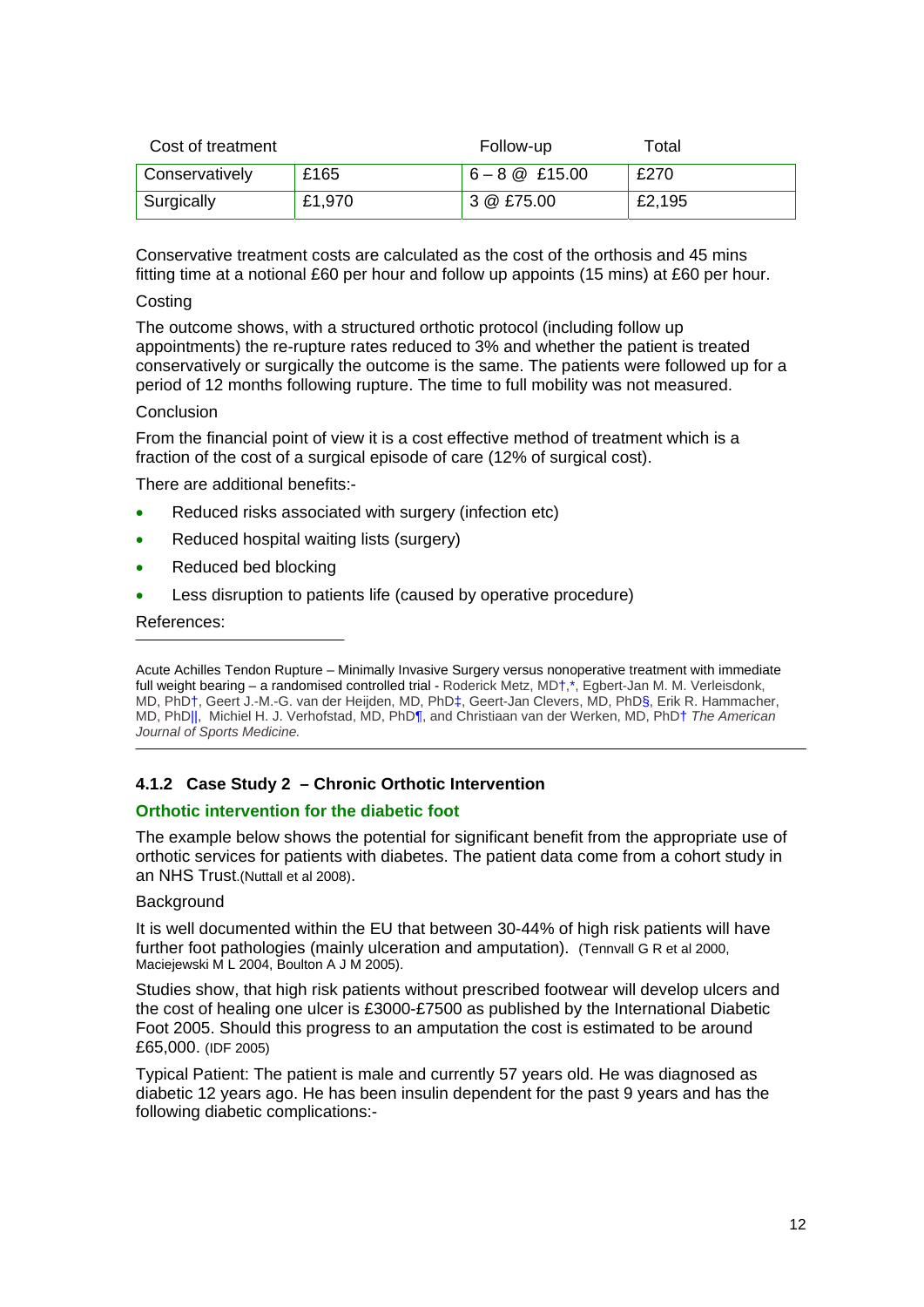Neuropathy

Significant forefoot deformities

No history of previous ulceration

This patient has been screened to be at high risk and was referred to the orthotic department at a District General Hospital.

#### Orthotic Treatment

The patient was assessed and initially supplied with two pairs of modular footwear (his deformities could be accommodated within this type of footwear) and with total contact insoles.

He attended the orthotic review clinic, which consisted of careful monitoring in the first three months (weaning process) and was called to the two year review clinic.

At the first review clinic his feet remained intact and this was the case for the following eight years. He has been able to maintain part time employment.

#### **Costing**

The average cost per patient for this type of care was estimated to be £501 in a sample of 103 patients. (Nuttall et al 2008) over a two year period.. This is less than £300 per year, a fraction of the cost of an amputation, and far less than the cost of treating a single foot ulcer.

#### Conclusion

As illustrated by our patient example, this treatment offers the following benefits:-

- Reduced risk of ulceration
- Increased mobility for the patient
- Higher quality of life for the patient
- Reduced costs to the NHS
- Increased productivity from maintenance of employment

#### References:

Ragnarson-Tennvall G. Apelqvist J. Prevision of diabetes-related foot ulcers and amputations: a cost-utility analysis based on Markov model simulations. Diabetologia 2001:44 2077-87

Matthew L. Maciejewski. Effectiveness of Diabetic Therapeutic footwear in preventing re-ulceration. Diabetes care 2004:27,7, 1774-1782

Andrew J M Boulton et al. The global burden of diabetic foot disease. www.thelancet.com vol 366 November 12, 2005 1719-1724

International Working Group on the Diabetic Foot - 2005 World Diabetes Day on Diabetic Foot Care

K Woolridge AL Graber, P Davidson, AW Brown and JR McRae, Dropout and relapse during diabetes care; *Diabetes Care* 15: 1477-14831996

Nuttall G.H.Great Malvern 2008 and DFSG 2008 (Diabetic Foot Study Group) – Papers presented at Conference but not yet published.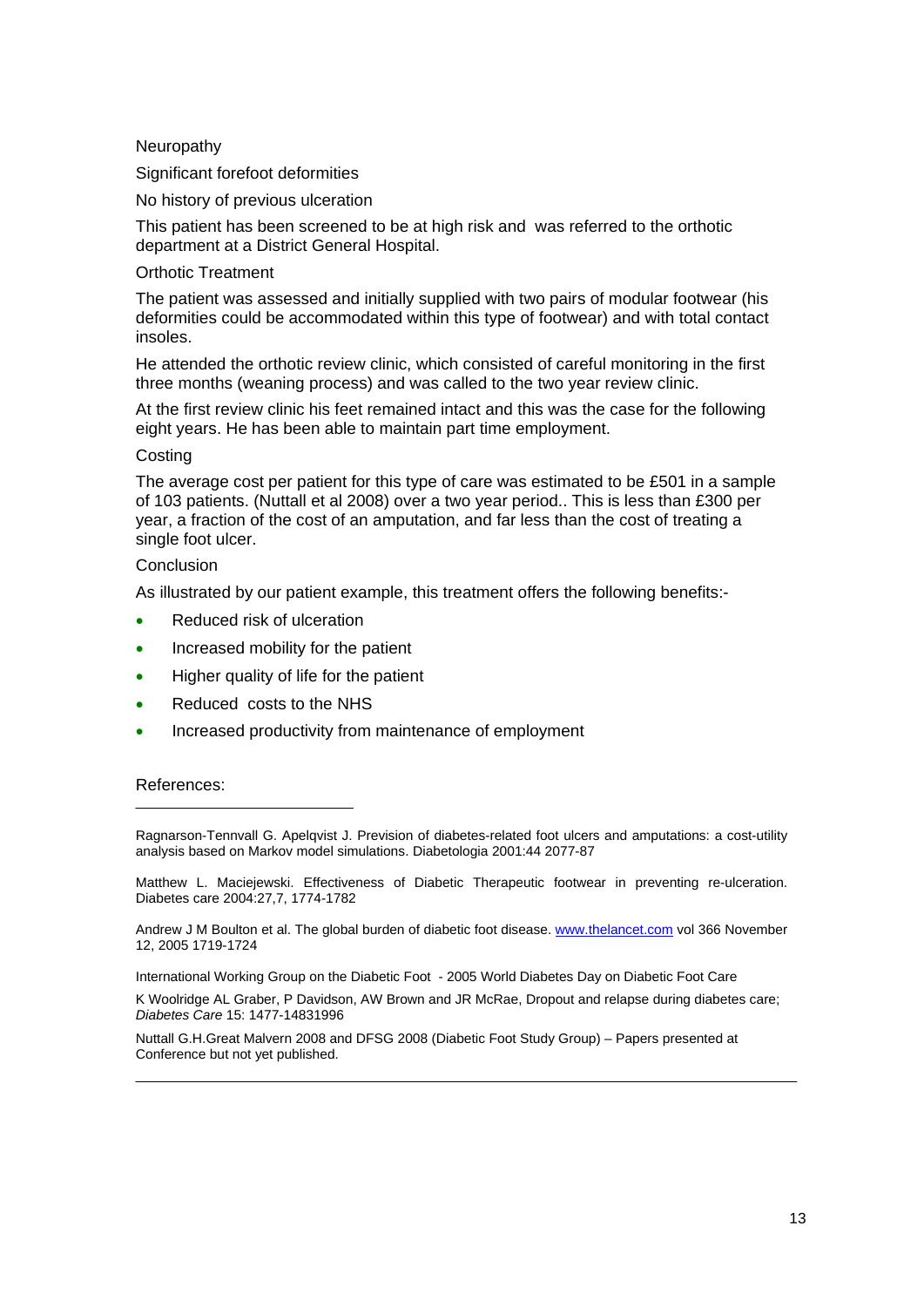# **4.1.3 Case Study 3 – Direct GP Access Treatment Pathway for Orthotics**

**Orthotic Intervention for the Treatment of Plantar Fasciitis/Fascosis** 

### **Introduction**

Plantar Fasciitis is a common diagnosis given to people with foot problems and according to Martin *et al* (2001), it affects 15% of all adults. It is a painful condition that can reduce the patient's activity whilst treatment is being decided upon. Despite its prevalence, Wolgin *et al* (1994) have found that success rates in treating plantar fasciitis vary between 46% and 100%. This wide range is often attributed to incorrect diagnosis as 'Plantar Fasciitis' is often used as a generic term for heel pain instead of considering it as a specific pathology.

Plantar Fasciitis is often thought to be an inflammatory condition that is initially treated with anti-inflammatory injections, but the majority of patients presented to clinic with the same initial symptoms despite the steroid injections. One could argue that if specific treatment has been administered and the condition has proved to be unresponsive then the patient has not got that specific condition. Both Crawford *et al* (1999) and Lemont *et al* (2003) found that steroid injection showed no significant difference to symptoms, with Lemont *et al* (2003) even stating that 'steroid injection had no place in the repair process and is inappropriate treatment'. Despite this, steroid injection still remains the first treatment choice of many General Practitioners. In light of no inflammation, Aldridge (2004) suggested that Plantar Fasciitis is a degenerative condition and should now be called Plantar Fasciosis; in recent publications this name change is showing growing signs of support.

Diagnosis of Plantar Fasciitis can be easily made with good clinical reasoning, but often the consultant who has received the GP's referral will request medical imaging such as an X-ray or MRI to rule out other diagnosis.

## **Pathway Options**

#### **i) Current pathway (example patient)**

In this case study, the patient followed the typical path to the orthotic clinic:

- 1. First visit to the GP, which resulted in a steroid injection
- 2. Second visit to the GP, which resulted in a second steroid injection
- 3. Third visit to the GP, symptoms still persist. Patient referred to orthopaedic consultant
- 4. First visit to consultant, which resulted in an X-Ray.
- 5. Second visit to consultant, X-Ray was negative for plantar heel spur (heel spurs do not cause plantar fasciitis as they are positioned at the origin of the short flexor tendon). Patient referred for MRI scan
- 6. Third visit to consultant, who referred the client on to the orthotic team
- 7. First visit to the Orthotist who supplied a stock insole to wear for 6 weeks
- 8. Second visit to the Orthotist, after 6 weeks, for a review to find that the symptoms have decreased
- 9. Third visit to the Orthotist, after 3 months, for a review to find that the symptoms have gone.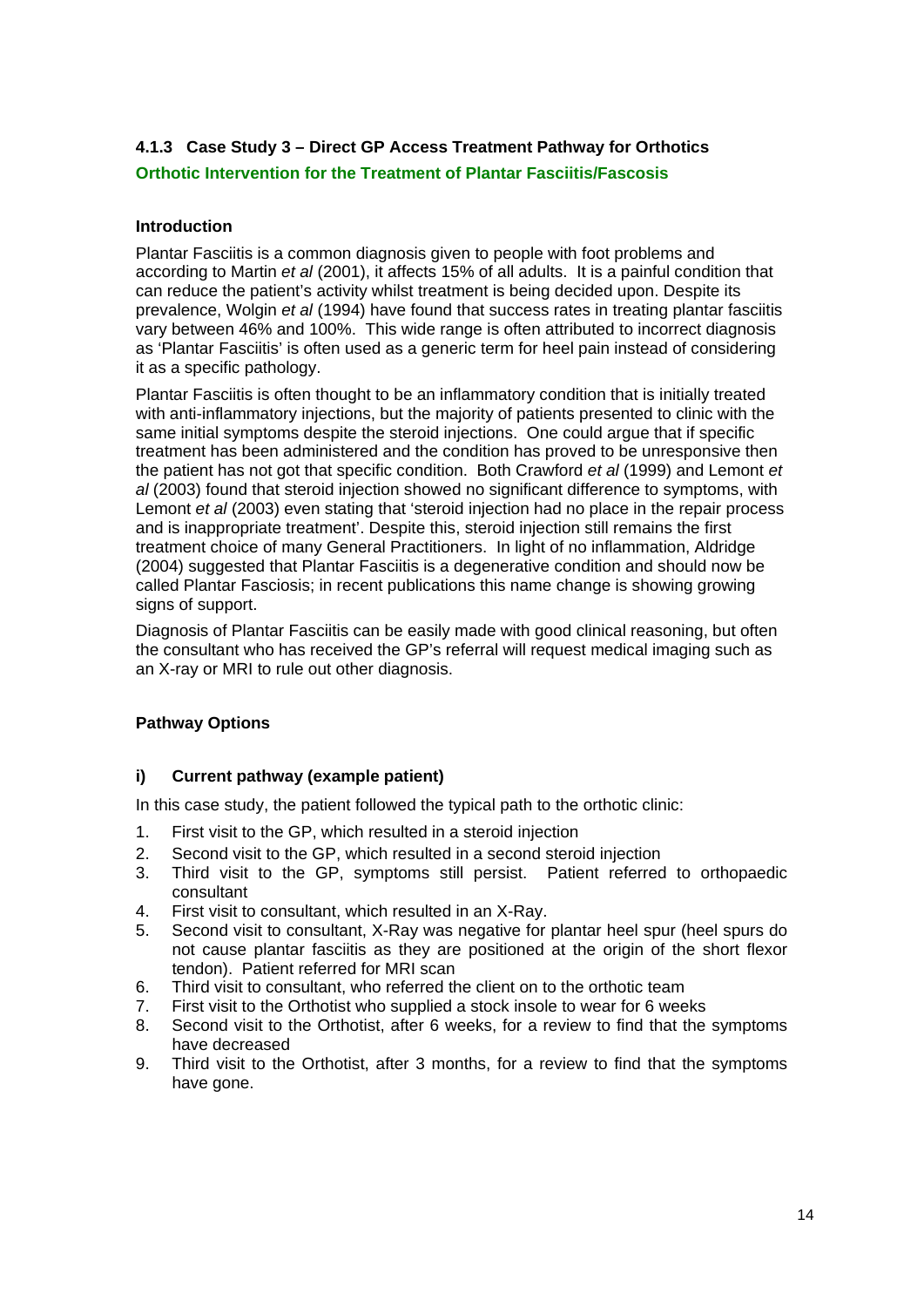#### **ii) Proposed Pathway**

The ideal pathway would be a direct referral from the GP to the orthotics department, where treatment can commence. If the treatment proves to be unsuccessful, the orthotic team can then refer the patient either back to the GP or on to a consultant. i.e.

- 1. First visit to GP, who refers the patient on to the Orthotic department
- 2. First visit to the Orthotist who supplied a stock insole to wear for 6 weeks
- 3. Second visit to the Orthotist, after 6weeks, for an initial review
- 4. Third visit to the Orthotist, after 3 months, for a final review. Pathway closed if treatment proves un-successful, if not the patient can either
- 5 a. Be referred back to the GP
- 5 b. Be referred on to orthopaedics

#### **Costs**

Using data from the Department of Health and published outpatient procedure figures from Plymouth NHS Trust, plus assuming the average orthotic session fee is a notional £60 per hour and the average appointment time is 20 minutes, the cost of the current pathway is:

| Visit number              | Cost       | Timescale |
|---------------------------|------------|-----------|
| Visit 1-3, £50 per visit. | Total £150 | 8 weeks   |
| Visit 4                   | Total £70  | 7 weeks   |
| Visit 5                   | Total £650 | 4 weeks   |
| Visit 6                   | Total £40  | 2 weeks   |
| Visit 7 (Insole £25)      | Total £45  | 6 weeks   |
| Visit 8                   | Total £20  | 6 weeks   |
| Visit 9                   | Total £20  | 6 weeks   |
| Visit 10 Discharge        | Total £20  | 12 weeks  |
|                           |            |           |

 **Grand Total £1,015 51 weeks** 

Using the same data as above, the cost of this pathway is:

|                | Visit number              | Cost                    | Timescale |
|----------------|---------------------------|-------------------------|-----------|
| $\omega$       | Visit 1 (no injection)    | Total £30               | 2 weeks   |
| $\sim$         | Visit 2 (Insole £25)      | Total £45               | 6 weeks   |
| $\mathbf{r}$   | Visit 3                   | Total £20               | 6 weeks   |
| $\mathbb{Z}^2$ | Visit 4 Discharge         | Total £20               | 12 weeks  |
|                |                           | <b>Grand Total £115</b> | 26 weeks  |
|                | Visit 5 a/b (if required) | Total £30/£40           |           |

 **Grand Total £115-155 –** depending on the success and final outcome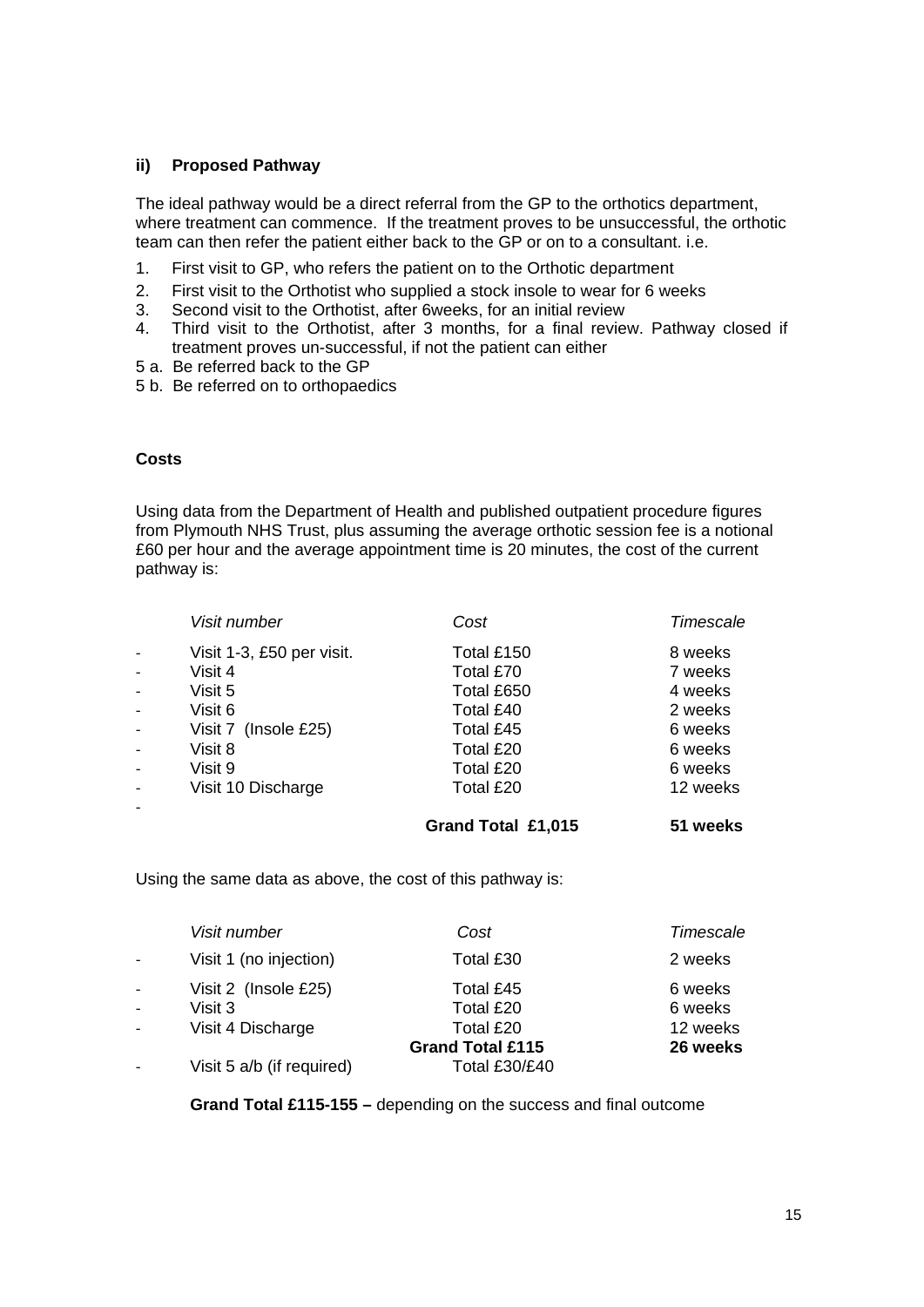#### **Conclusion**

The prevalence of plantar fasciitis is likely to increase as the most common aggravating cause is still thought to be weight increase. By accepting an alternative pathway of treatment there are potential significant savings in both cost to the NHS and time/quality of life for the patient, reducing the number of appointments they require, shortening the care pathway and returning the patient to normal activity.

- Reduced cost to the NHS up to 90%
- Reduced RRT times 50%
- Reduced hospital outpatient waiting lists
- Faster return to physical activity for the patient

#### References:

Crawford, F, Atkins, D, Young, P, Edwards, J. Steroid injection for heel pain: evidence of short-term effectiveness. A randomized controlled trial. *Rheumatology* (Oxford) 1999; 38:974.

Lemont H, Ammirati KM, Usen N. Plantar Fasciitis a degenerative process (fasciosis) without inflammation. *J Am Podiatr Med Assoc*. 2003;93:234-237

Aldridge T. Diagnosing heel pain in adults. *Am Fam Physician*. 2004 Jul 15;70(2):332-8. Review. Erratum in: *Am Fam Physician*. 2006 Mar 1;73(5):776.

Report Sponsored by The British Healthcare Trades Association

Joe E. Martin, DPM<sup>\*</sup>, Jonathan C. Hosch, DPM<sup>T</sup>, W. Preston Goforth, DPM<sup>#</sup>, Randall T. Murff, DPM<sup>3</sup>, Matt Lynch, DPM<sup>||</sup> and Richard D. Odom, DPM<sup>||</sup> Mechanical Treatment of Plantar Fasciitis - A Prospecti Study 2001 *Journal of the American Podiatric Medical Association*, 91(2): 55-62, 2001

Wolgin M, Cook C, Graham C, et. al. Conservative treatment of plantar heel pain: long term follow-up. *Foot Ankle Int* 15:97-102, 1994.